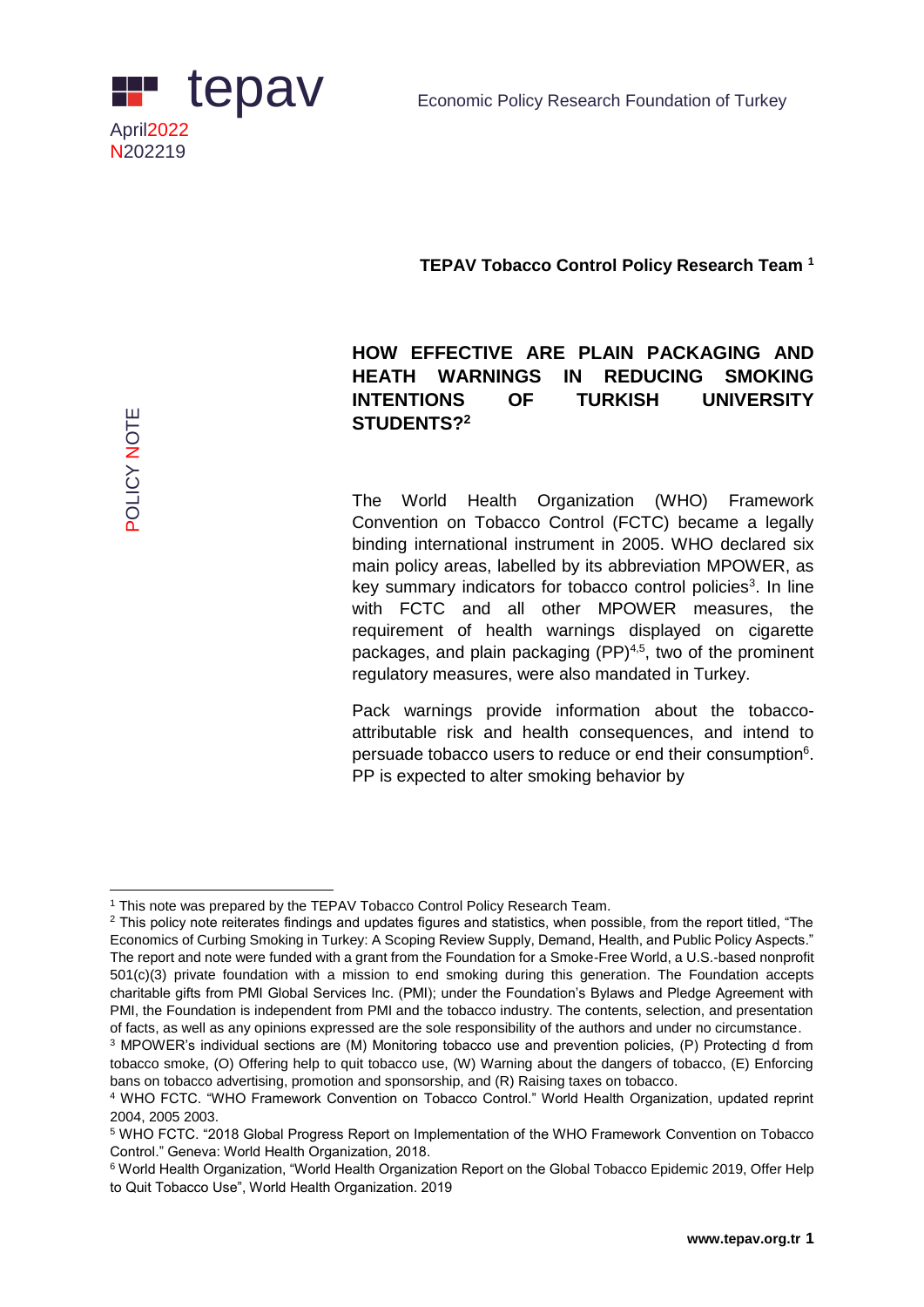reducing the appeal of packages, drawing more attention to graphic and text health warnings, and removing misleading labels, such as "light", "mild", or "low tar"7,8. Thus PP has only informative and necessary details with a uniform color, shape, style, and material $9$ .

Turkey is one of the countries that enacted the most comprehensive policies to curb smoking<sup>10</sup>. Also, it is one of the countries where awareness of harmful health risks of smoking is high. However, it is observed that smoking prevalence has not been declining. In this note we investigate how plain packaging and health warnings on cigarette packs have changed negative affect, avoidant responses, and quit intentions among ever-smoker university students in Turkey.

An online survey was used to collect data. Results from regression analyses revealed that:

- plain packaging and new, harsher graphic health warnings are effective in generating negative affect and avoidant responses,
- the impact is higher on female students and late initiators of smoking, whereas it is lower on nicotine-dependent smokers.
- neither plain packaging nor harsher graphic health warnings are effective in increasing intentions to quit within six months or sooner,
- when either the new and stronger health warnings or PP is in place, the introduction of the missing element does not generate any added impact.

### **Health Warning and Plain Packaging Regulations in Turkey**

**In line with FCTC Article 11, initial policy actions with regard to pack warnings were taken in 1996, and these actions have accelerated over the years in Turkey.** In 2008, the regulations on health warnings became stricter by mandating that warnings should be on the two sides of the packages<sup>11</sup>. Between 2012 and 2019, at least 65 percent of the area of tobacco product packages and waterpipe bottles were required to be covered with a warning<sup>12</sup>. The law in 2019 required health messages to cover at least 85 percent of the front and back of the packaging of all smoked tobacco products<sup>13</sup>, and in this respect Turkey is one of the best practice countries in the world<sup>14,15,16</sup>. Additionally, plain packaging was mandated at the retailer level $17$  by 2020.

 <sup>7</sup> Janne Scheffels and Gunnar Sæbø. "Perceptions of Plain and Branded Cigarette Packaging among Norwegian Youth and Adults: A Focus Group Study." Nicotine & Tobacco Research 15, no. 2 (September 2012): 450–56. https://doi.org/10.1093/ntr/nts153.

<sup>8</sup> Richard Pollay and Timothy Dewhirst. "The Dark Side of Marketing Seemingly 'Light' Cigarettes: Successful Images and Failed Fact." Tobacco Control 11, no. Suppl 1 (March 2002): 18–31.

[https://doi.org/10.1136/tc.11.suppl\\_1.i18](https://doi.org/10.1136/tc.11.suppl_1.i18)

<sup>9</sup> World Health Organization Framework Convention on Tobacco Control, *Guidelines for Implementation*, 2013 ed. 10TEPAV, Why Study Turkey's Tobacco Control Policies?, 2021, https://www.tepav-he.org/en/publications/policynotes/why-study-turkey-s-tobacco-control-policies/,

<sup>11</sup> Official Gazette of the Republic of Turkey. January 19, 2008.

<sup>12</sup> Official Gazette of the Republic of Turkey. November 22, 2012.

<sup>&</sup>lt;sup>13</sup> Official Gazette of the Republic of Turkey. March 1, 2019.

<sup>14</sup> World Health Organization Framework Convention on Tobacco Control, *Guidelines for Implementation*, 2013 ed.page 108

<sup>15</sup> "Tobacco: Health Warnings" European Commission. Accessed August 1. 2020.

<sup>&</sup>lt;sup>16</sup> Canadian Cancer Society, Cigarette Package Health Warnings, 6<sup>th</sup> ed. September, 2018.

<sup>&</sup>lt;sup>17</sup> Official Gazette of the Republic of Turkey. December 5, 2018.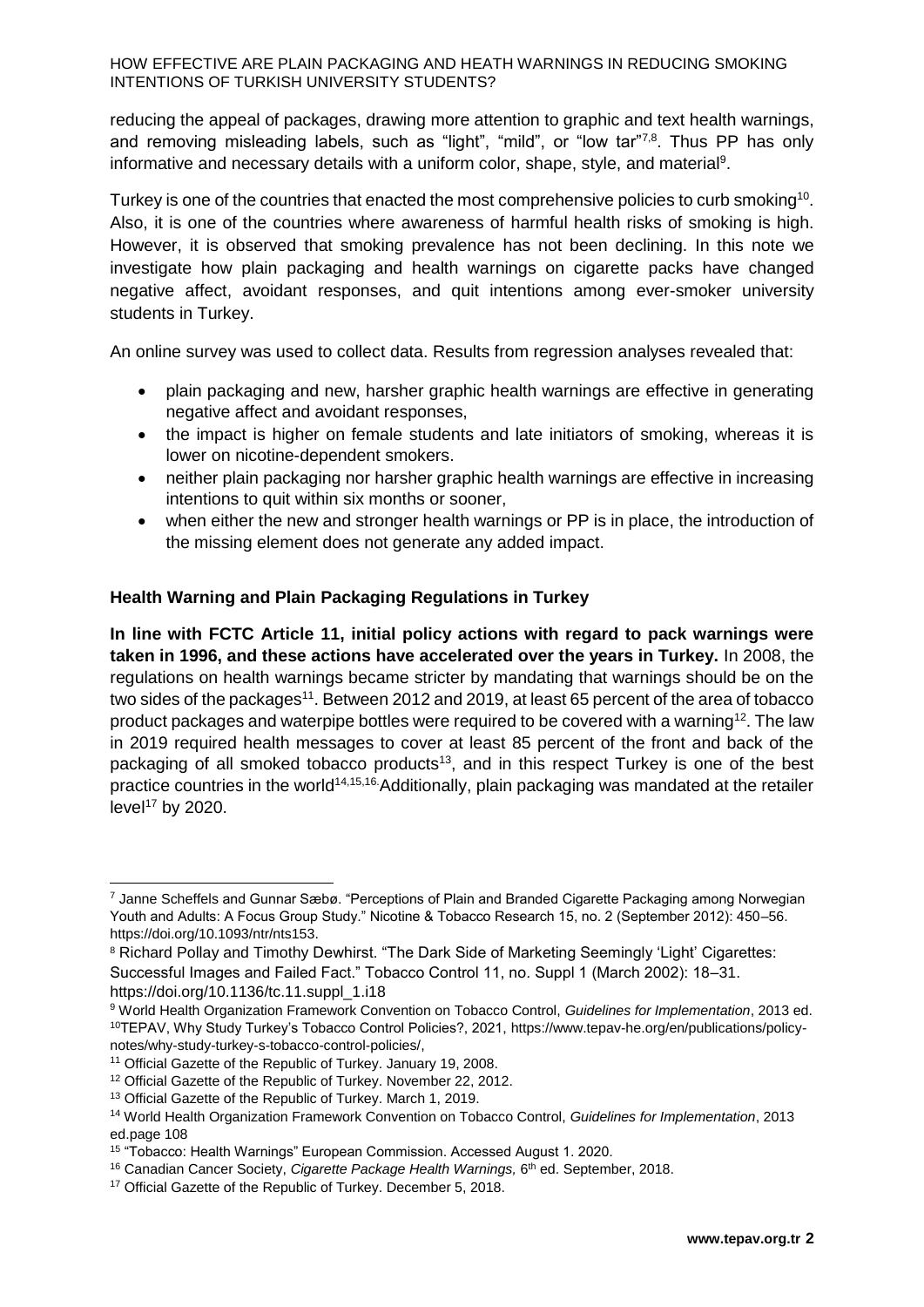**Further actions were taken between 2014 and 2019 to regulate the information content of cigarette packages to reduce the appeal of smoking.** Using phrases such as low tar, light, ultra-light, mild, extra, and ultra may be misleading or deceptive about the characteristics and health effects of tobacco products. The use of such phrases on cigarette packs were prohibited in 2014 in Turkey<sup>18</sup>. According to WHO FCTC Health Warnings Database, Turkey currently has pictorial warnings on cigarette packages regarding addictive nature of tobacco products, the aesthetic consequences of tobacco consumption such as wrinkles/premature aging of the skin, mortality threat, adverse direct health consequences (heart disease, lung disease, mouth disease/oral cancer, stroke, impotence, and sexual dysfunction), impacts of exposure to second-hand smoking on babies/fetuses and children, toxins and constituents of the products, and advice on cessation.

**Plain (standard) packaging was introduced in Turkey in 2019 as the most current legislation, in tandem with global trends.** Packaging is an element of advertising and promotion, where logos, colors, fonts, pictures, shapes, and materials on, or in packs, or on individual cigarettes, can attract consumers<sup>19</sup>. Plain package has only informative and necessary details such as contact details, brand, manufacturer name, quantity of sticks, health warnings, tax stamp, and other government-mandated information in uniform color, shape, style, and material<sup>20</sup>. Australia was the first WHO member implementing plain packaging in 2012, followed by countries like France and Ireland. Turkey switched to standard packaging effective from 2020<sup>21,22</sup>.

**In Turkey, pack warnings have captured the attention of people as intended, but the effect may have waned over time.** According to GATS 2016 data, 76.4 percent of adults in Turkey declared that they noticed health warnings on cigarette packages. The high rate is compatible with the high prevalence of cigarette smoking in Turkey, and thus higher exposure to cigarette packs. Only 2.6 percent of adults stated that they did not see any warnings on cigarette packages. Furthermore, 2016 GATS data suggested that pack warnings triggered intentions to quit, as 37.3 percent of smokers stated that warnings on cigarette packs made them think about quitting. Yet, the effectiveness of these warnings seems to have eroded over the years since the same percentage was 56.2 in 2012.

### **Survey-Based Experimental Analysis of PP and GHW in Inducing Negative Affect, Avoidance Response, and Quit Intentions of Ever-Smoking Students**

The prevalence rate of smoking among university graduates in Turkey was estimated to be 27.3 percent, 23.6 percent, and 38.2 percent in 2008, 2012, and 2016, respectively, indicating that prevalence rate for university graduates has been increasing<sup>23</sup>. We investigated the effect of PP and health warnings on cigarette packs among ever smoking university students in Ankara, Turkey using an experimental approach. Only a few studies on graphic health warnings (GHW) or PP exist in Turkey. These studies are on the thoughts and perceptions of high school or university students about the effectiveness of GHWs in deterring consumers or

 <sup>18</sup> Directive 2014/40/EU of the European Parliament and of the Council, April 3, 2014.

<sup>19</sup> World Health Organization, Plain Packaging of Tobacco Products, 2016.

<sup>&</sup>lt;sup>20</sup> World Health Organization Framework Convention on Tobacco Control, Guidelines for Implementation, 2013 ed.

<sup>21</sup> World Health Organization, *Plain Packaging of Tobacco Products, 2016.*

<sup>22</sup>Official Gazette of the Republic of Turkey. June 27, 2019.page 109

<sup>23</sup> CDC(GATS Turkey Micro Data 2008, 2012, 2016), TEPAV calculations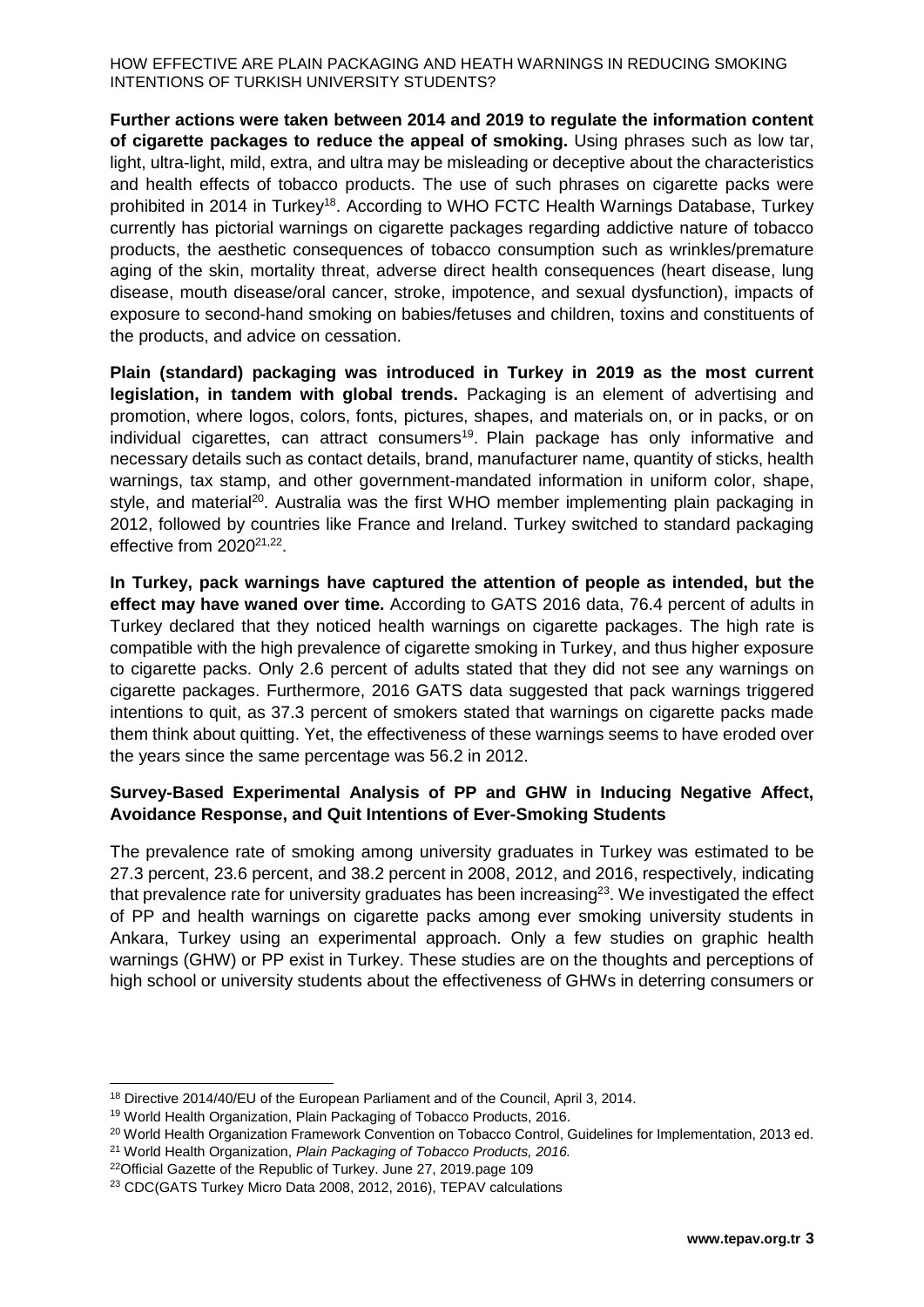encouraging them to quit smoking<sup>24,25</sup>, but the effectiveness of PP has not been investigated using an experimental approach.

**The survey collected data on demographics and consumption patterns, as well as harm perceptions on cigarettes and self-stated responses to PP regulation.** Descriptive statistics from 602 ever smoker university students (55% male, 45% female), are summarized in Table 1. One of the most disturbing findings is that the average age for initiation to smoking is 16, and that 70% of the initiation takes place during high school and first years of university. However, it is interesting to note that the respondents are almost in full agreement with the statements that smoking is addictive (with an average score of 4.22 out of 5) and that smoking is harmful for health (an average of 3.83 out of 4). In fact, 56.6% have stated that they have attempted to quit previously, but only 25% stated that they had not consumed any cigarettes in the past 30 days. The average weekly leisurely spending budget for the respondents was estimated to be 484.45 TL, which corresponds to 30-35 packs in 2021 prices. However, only 10% reported to have smoked more than a pack a day for the last month.

**Table 1:** Descriptive statistics (Mean and standard deviation, or the number of observations (n) and percentages (%))

|                                  | <b>Mean</b> | <b>Standard</b> | <b>Min</b> | <b>Max</b> |
|----------------------------------|-------------|-----------------|------------|------------|
|                                  |             | deviation       |            |            |
| Age                              | 22.01       | 2.42            | 18         | 31         |
| Gender (n, %) Male               | n= 332      | 55.15           |            |            |
| Female                           | $n = 270$   | 44.85           |            |            |
| Income (TL)                      | 484.75      | 454.75          | 0          | 1500       |
| Age at initiation                | 16.18       | 2.63            |            | 26         |
| Tried to quit in the past (n, %) | $n = 341$   | 56.64           |            |            |
| Nicotine dependence              | 0.79        | 1.04            | 0          | 3          |
| Past 30-day consumption (n, %)   |             |                 |            |            |
| None                             | n= 153      | 25.42           |            |            |
| Fewer than 1/day                 | $n = 45$    | 7.48            |            |            |
| $1$ /day                         | $n = 17$    | 2.82            |            |            |
| $2-5$ /day                       | $n = 90$    | 14.95           |            |            |
| $6-10/day$                       | $n = 91$    | 15.12           |            |            |
| 11-20/day                        | n= 146      | 24.25           |            |            |
| $21-30$ /day                     | $n = 43$    | 7.14            |            |            |
| More than 30/day                 | $n = 17$    | 2.82            |            |            |
| <b>Cigarette harm perception</b> | 3.83        | 0.45            |            | 4          |
| <b>Smoking is addictive</b>      | 4.22        | 1.05            | 1          | 5          |

**A clear majority of self-reported responses to the effects of PP regulation reported no changes after the regulation**. Most commonly observed effect was a decline in pleasurable feeling of smoking, followed by more interest in rolling own cigarettes. There appeared to be no visible effect of PP on cigarette consumption or on the interest in alternative products such as e-cigarettes (Table 2).

<sup>&</sup>lt;sup>24</sup> Funda Özpulat and Nazmi Bilir. "Opinions of University Students Regarding Pictorial Warnings on Cigarettes Packs." Journal of Human Sciences 14, no. 1 (2017): 987–99.

<sup>25</sup> Erdal Ceylan, Neşe Uysal, and Ayşegül Koç. "Nursing Students' Views about Graphic Warnings and Texts on Cigarettes and Their Nicotine Dependence." Bağımlılık Dergisi 21, no. 4 (n.d.).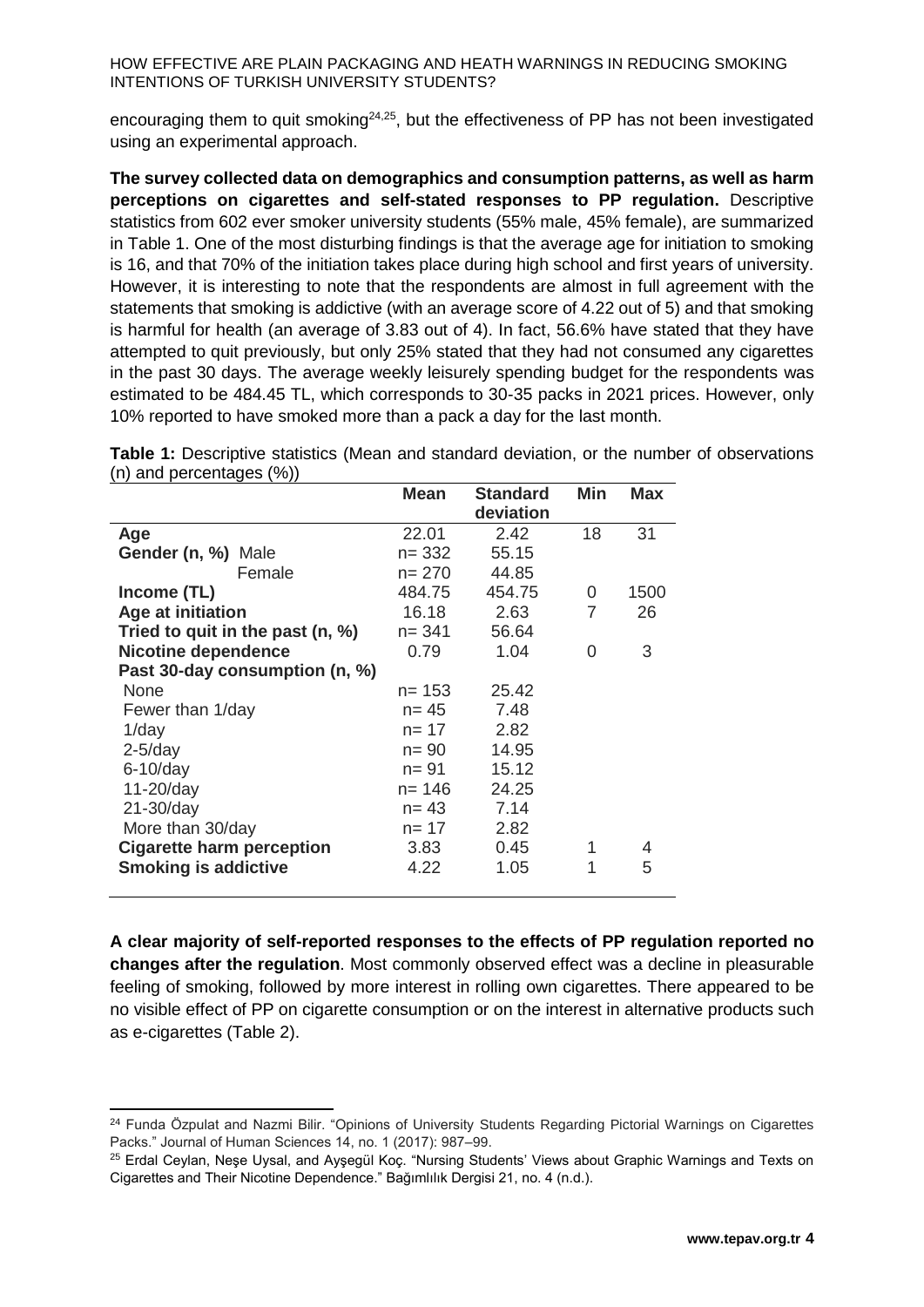|                                                                                            | <b>Decreased</b> | <b>Stayed</b> | <b>Increased</b> |
|--------------------------------------------------------------------------------------------|------------------|---------------|------------------|
|                                                                                            |                  | the same      |                  |
| Quantity of cigarettes consumed                                                            | 3.99             | 92.03         | 3.99             |
| Interest in using cheaper cigarettes                                                       | 1.99             | 91.36         | 6.64             |
| Interest in using roll-your-own cigarettes                                                 | 2.66             | 86.88         | 10.47            |
| Interest in using alternative products (such as e-<br>cigarettes, heated tobacco products) | 2.82             | 93.85         | 3.32             |
| Knowledge of harmful effects of smoking cigarettes                                         | 3.32             | 88.54         | 8.14             |
| Willingness to quit                                                                        | 3.65             | 87.54         | 8.80             |
| Pleasurable feeling of smoking                                                             | 19.77            | 77.91         | 2.33             |

#### **Table 2:** Frequency distribution of responses to plain pack regulation (%)

**Participants were randomly assigned to one of the five conditions and were shown the images of 14 cigarette packs (designed by the research team).** The conditions included images described as follows:

- Condition 1: Brand logos + Old text warnings (no pictorial warnings)
- Condition 2: Brand logos + Old text warnings with pictorial warnings
- Condition 3: Brand logos + New text and pictorial warnings
- Condition 4: No Brand logos (PP) + Old text and pictorial warnings
- Condition 5: No Brand logos (PP) + New text and pictorial warnings

**After examining the images, the participants were asked to answer three questions on negative affect, avoidant responses, and intentions to quit.** The first question aimed to determine the negative affect of the images as a consumer of one of the packs, where they were asked whether they felt afraid, angry, annoyed, sad, disturbed, grossed-out, scared, and guilty. The second question intended to assess avoidant responses of the participants, where they were asked how they would react if they purchased a pack with those features, whether they would stop smoking, cover the pack, hide it, prefer to buy a pack with another look. The third question aimed to measure the intention to quit by asking the respondents if they were consumer of cigarettes in one of these packs, would they quit, would they have an intention of quitting in a week, a month, six months, or in a year.

**The mean values of negative affect, avoidant responses, and intentions to quit within 6 months or sooner were compared across conditions.** Figure 1 shows the mean values and 90% confidence intervals for *Negative affect, Avoidant responses to health warnings,* and *Intentions to quit*, by condition. Evidently, in the first and second graphs, conditions 1 and 2 are separated from conditions 3, 4, and 5, meaning that in the latter three conditions on average more negative affect and stronger avoidant responses are generated among the participating students. By contrast, *Intentions to quit* reported in the five conditions cannot be ranked, as the 90% confidence intervals overlap and there is no statistically significant difference across conditions. Those reporting an intention to quit within 6 months or sooner constituted a relatively small fraction (less than 13%) of the participant pool across all conditions. Conditions 4 and 5 seemed to be the most successful intervention to induce an intention to quit.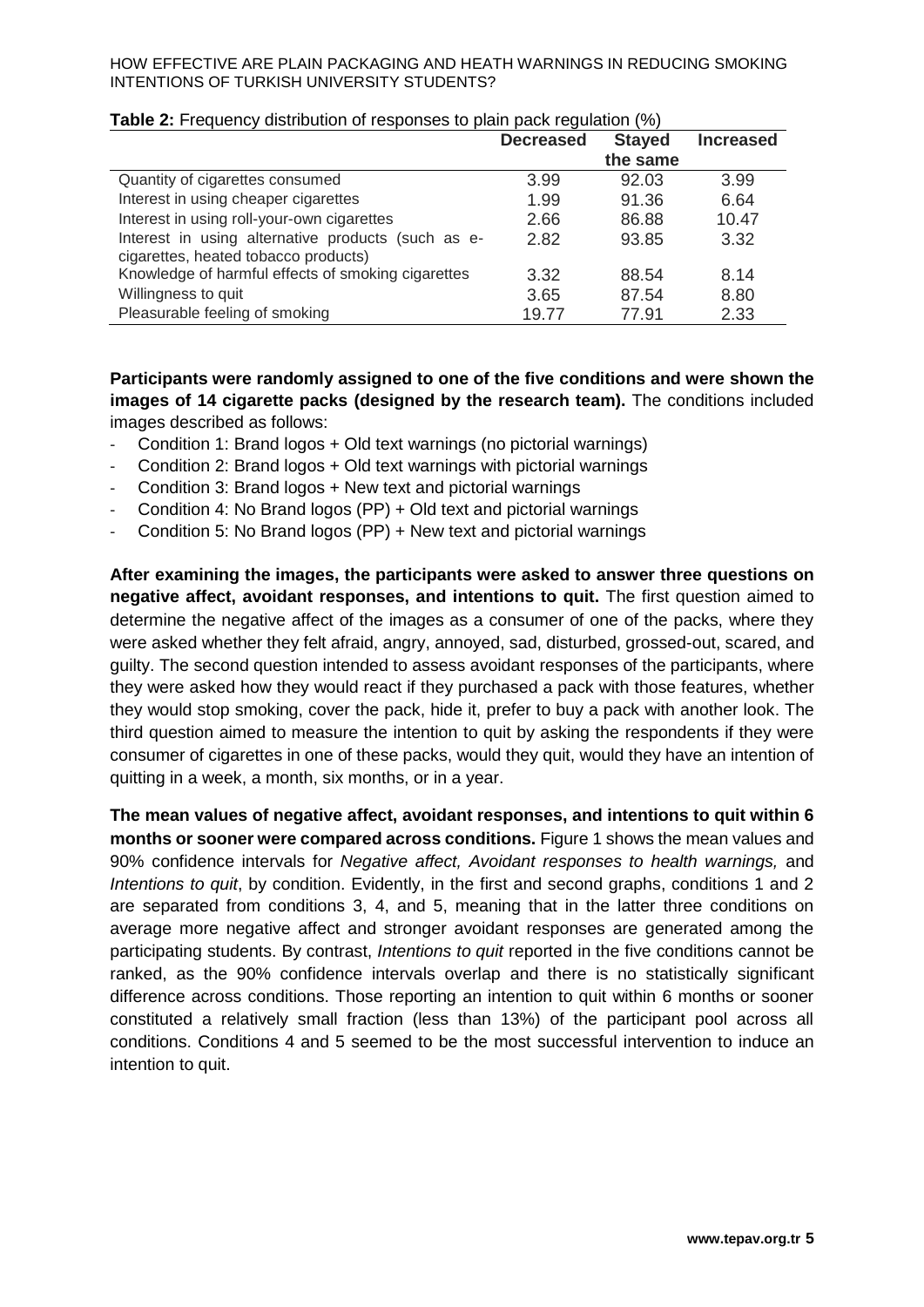

**Figure 1:** Mean and 90% confidence interval values for *Negative affect, Avoidant responses to health warnings,* and *Intentions to quit in 6 months or sooner*, by condition.

**Comparison across conditions revealed that some package design elements were associated with negative affect and avoidant responses, but not with intentions to quit.** A comparison of the scores of negative affect, avoidant responses, and intentions to quit using regression analyses allowed us to evaluate the effects of package design elements. The results are summarized in Table 3.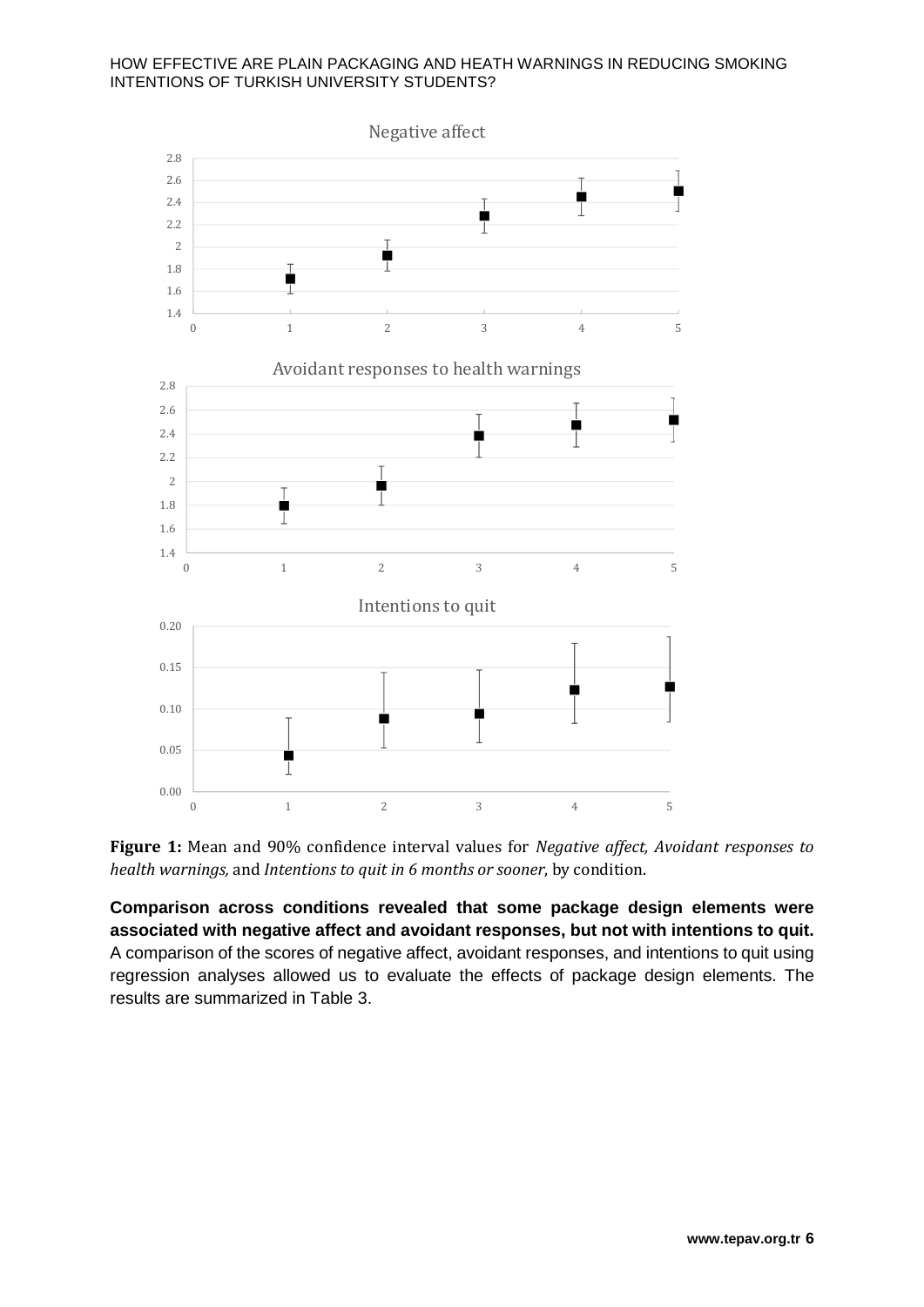| Condition 1 versus<br>Condition 2 | Adding pictorial warnings to packages with brand logos had no effect<br>on negative affect, avoidant responses, or intentions to quit.                                   |
|-----------------------------------|--------------------------------------------------------------------------------------------------------------------------------------------------------------------------|
| Condition 2 versus<br>Condition 3 | Replacing old text and pictorial warnings with new and stronger ones<br>(when brand logos were visible) generated more negative affect and<br>avoidant responses.        |
| Condition 2 versus<br>Condition 4 | Removing brand logos from the packs that had old text and pictorial<br>warnings generated more negative affect and avoidant responses.                                   |
| Condition 3 versus<br>Condition 5 | Removing brand logos from the packs that had new text and pictorial<br>warnings had no effect on negative affect, avoidant responses, or<br>intentions to quit.          |
| Condition 4 versus<br>Condition 5 | Replacing old text and pictorial warnings with new and stronger ones<br>(on plain packs) had no effect on negative affect, avoidant responses,<br>or intentions to quit. |

**Table 3:** Comparison across conditions

### **Conclusion**

In conformity with GATS 2016 findings, a majority of our sample of university students in our study agreed that smoking is harmful to health. However, awareness of harm did not generate a reduction in smoking or an increase in cessation. In our experimental study of ever smoking university students in Turkey, we were interested in the effects of PP and health warnings in generating negative affect, avoidant responses, and intentions to quit. Findings revealed that a black background without brand logos as well as harsher and stronger GHW are more effective in generating negative affect and avoidance response. Furthermore, female students are influenced by PP and health warnings more than male students, as are late initiators of smoking, and less intense and less nicotine dependent smokers. Our findings also showed that when either the new and stronger health warnings or PP is in place, the introduction of the missing element does not generate any added impact. Our results also indicated that negative affect, and avoidant responses do not translate into intentions to quit within 6 months or sooner. Based on these results, it is imperative for policy makers to find innovative and compelling ways of reaching educated youth to encourage them in reducing their smoking and inducing them to cessation.